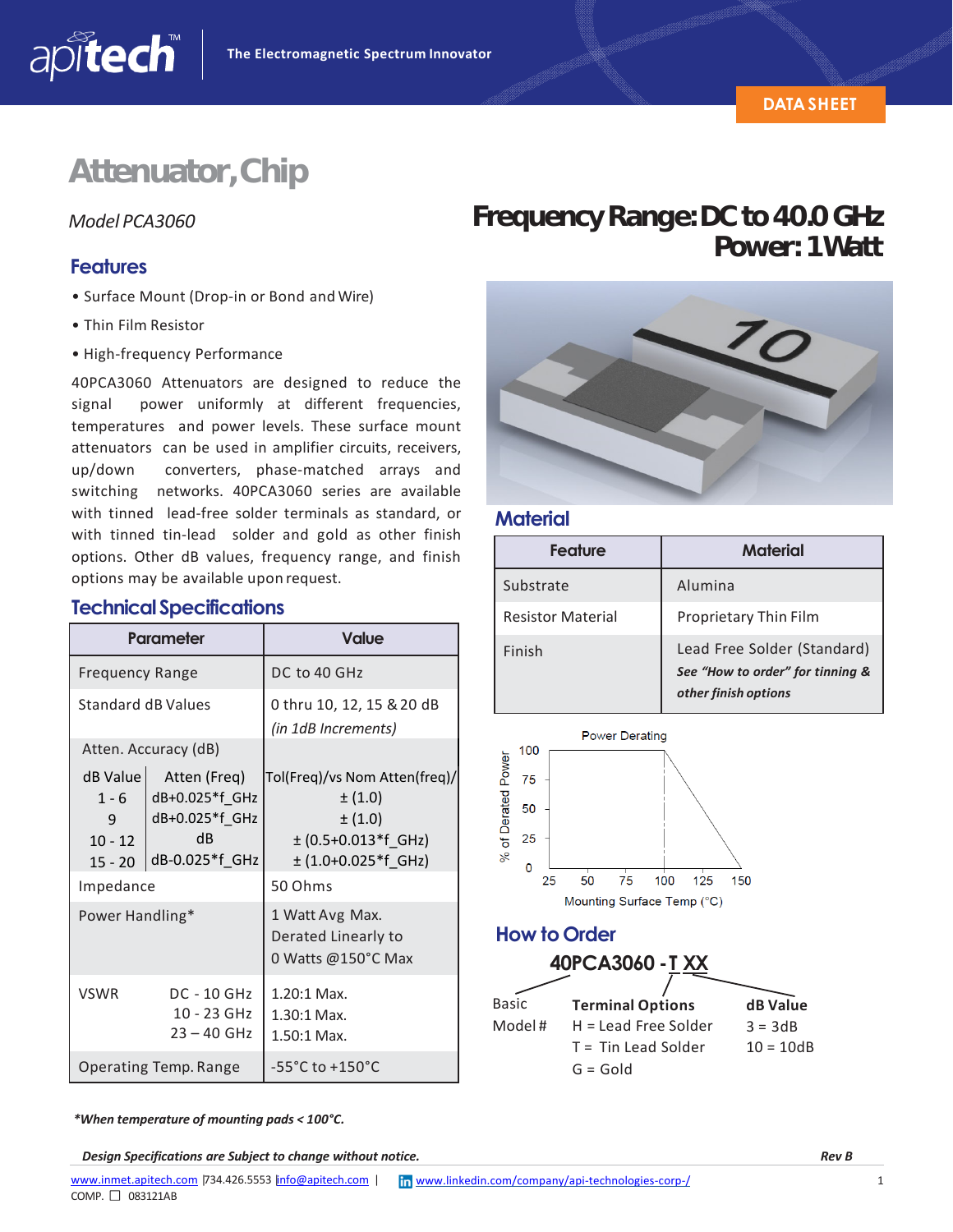

**Power: 1Watt**

# **Attenuator,Chip**

*Model 40PCA3060* **FrequencyRange:DCto40.0GHz**

apitech

#### **Order Examples**

Model Number: 40PCA3060‐H6 Lead Free Solder, 6dB

Model Number: 40PCA3060‐T3 Tin Lead Solder, 3dB

### **Performance Characteristics**



### **Typical Performance**

*Design Specifications are Subject to change without notice.*